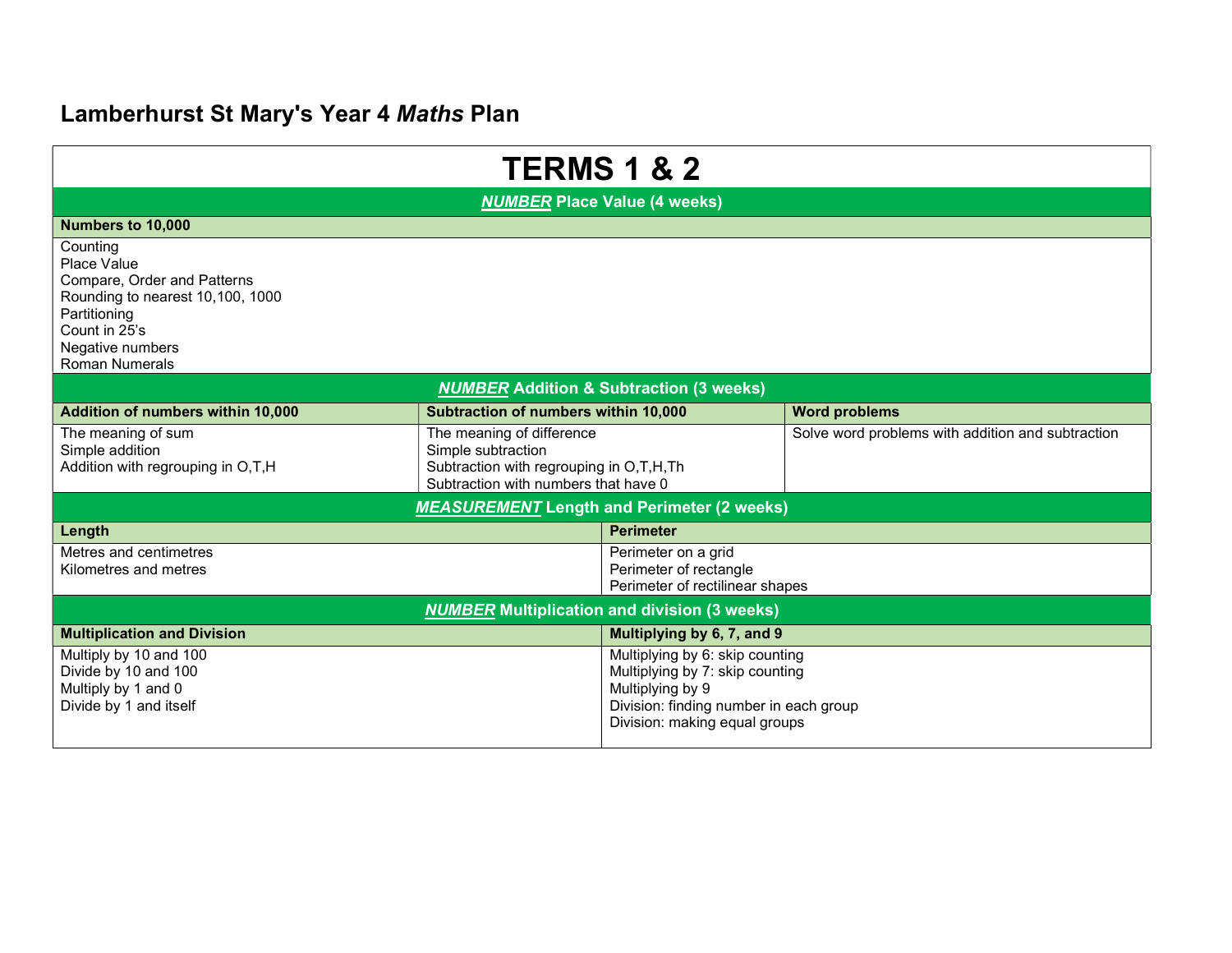| <b>TERMS 3 &amp; 4</b>                                                                                                                                                                                                            |                                                                                                             |                                               |                                    |  |  |  |
|-----------------------------------------------------------------------------------------------------------------------------------------------------------------------------------------------------------------------------------|-------------------------------------------------------------------------------------------------------------|-----------------------------------------------|------------------------------------|--|--|--|
| <b>NUMBER Multiplication and division (3 weeks)</b>                                                                                                                                                                               |                                                                                                             |                                               |                                    |  |  |  |
| <b>Multiplication</b>                                                                                                                                                                                                             | <b>Division</b>                                                                                             | <b>Word Problems</b>                          | <b>Mental Calculations</b>         |  |  |  |
| Multiplication with exchange in ones,<br>tens, hundreds and thousands<br>Multiplication of 2 or 3 digits by 1 digit<br>11 & 12 times tables<br>Multiply 3 numbers<br>Factor pairs                                                 | Division without remainder<br>Division with regrouping in T and O<br>Division with regrouping in H, T and O | Solve multiplication and division<br>problems | Mental multiplication and division |  |  |  |
| <b>MEASUREMENT</b> Area (1 week)                                                                                                                                                                                                  |                                                                                                             |                                               |                                    |  |  |  |
| <b>Area and Perimeter</b>                                                                                                                                                                                                         |                                                                                                             |                                               |                                    |  |  |  |
| Area<br>Square centimetres<br>Square metres<br>Perimeter and area<br>Area of rectangle                                                                                                                                            |                                                                                                             |                                               |                                    |  |  |  |
| <b>NUMBER Fractions (4 weeks)</b>                                                                                                                                                                                                 |                                                                                                             |                                               |                                    |  |  |  |
| <b>Fractions</b>                                                                                                                                                                                                                  |                                                                                                             |                                               |                                    |  |  |  |
| Numerator and denominator<br><b>Equivalent fractions</b><br>Comparing fractions<br>Fractions greater than 1<br>Count in fractions<br>Add & subtract 2 or more fractions<br>Subtract from whole amounts<br>Fractions of a quantity |                                                                                                             |                                               |                                    |  |  |  |
| <b>NUMBER Decimals (3 weeks)</b>                                                                                                                                                                                                  |                                                                                                             |                                               |                                    |  |  |  |
| <b>Decimals</b>                                                                                                                                                                                                                   |                                                                                                             |                                               |                                    |  |  |  |
| Tenths and hundredths<br>Tenths as decimals<br>Tenths on number line and place value grid<br>Divide 1 & 2 digits by 10<br>Hundredths as decimals<br>Hundredths on number line and place value grid<br>Divide 1 & 2 digits by 100  |                                                                                                             |                                               |                                    |  |  |  |